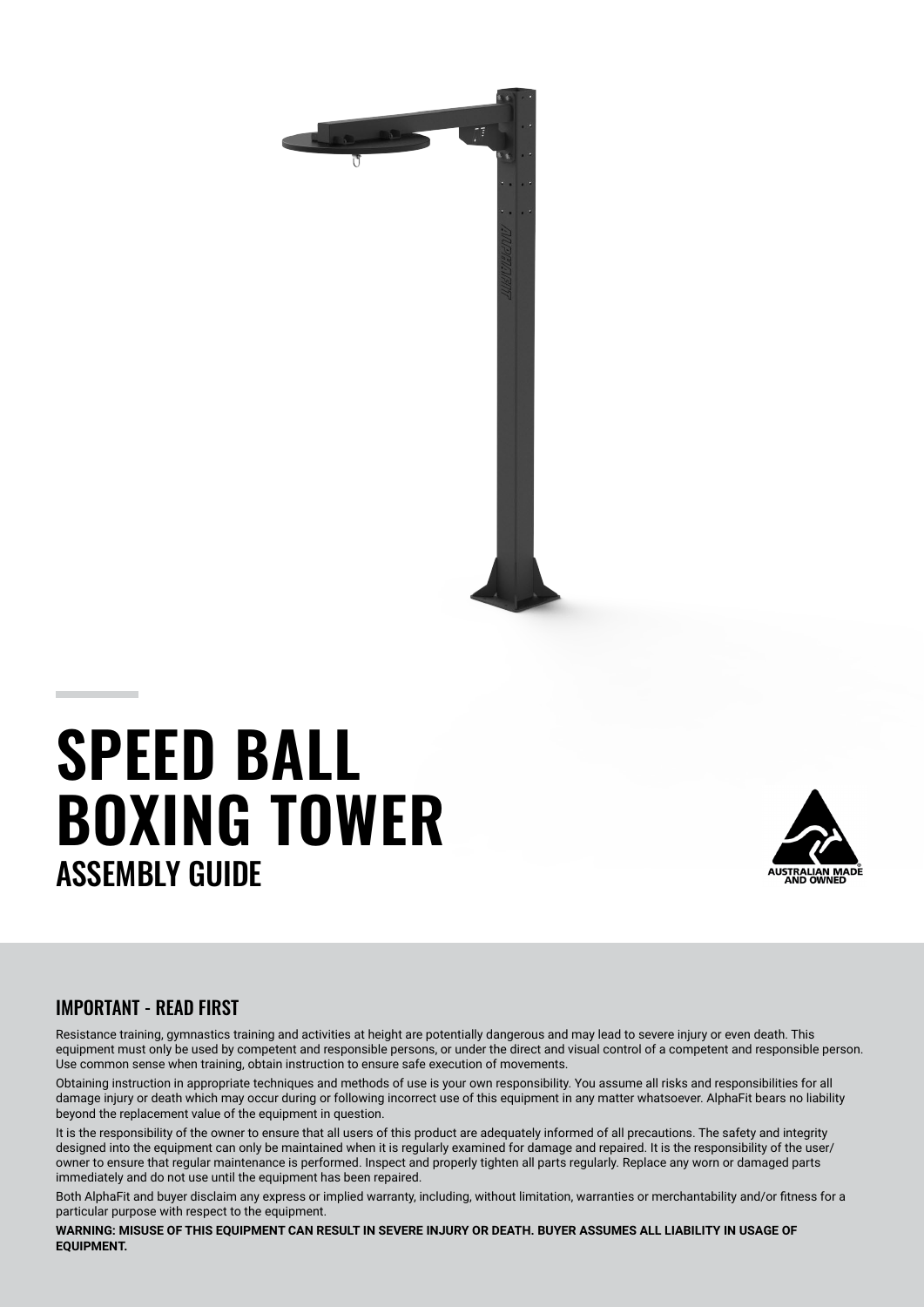# COMPONENT OVERVIEW



#### SPEED BALL BOXING TOWER PART LIST:



Read this entire guide before attempting to build or use this machine. This guide contains step by step instructions for proper assembly. **AlphaFit recommends a minimum of two (2) people to assemble the Speed Ball Boxing Tower.**

Use the parts list included in this guide to verify that all parts are accounted for before assembly. If any parts are missing, contact AlphaFit on 1300 257 428 or admin@alphafit.com.au.

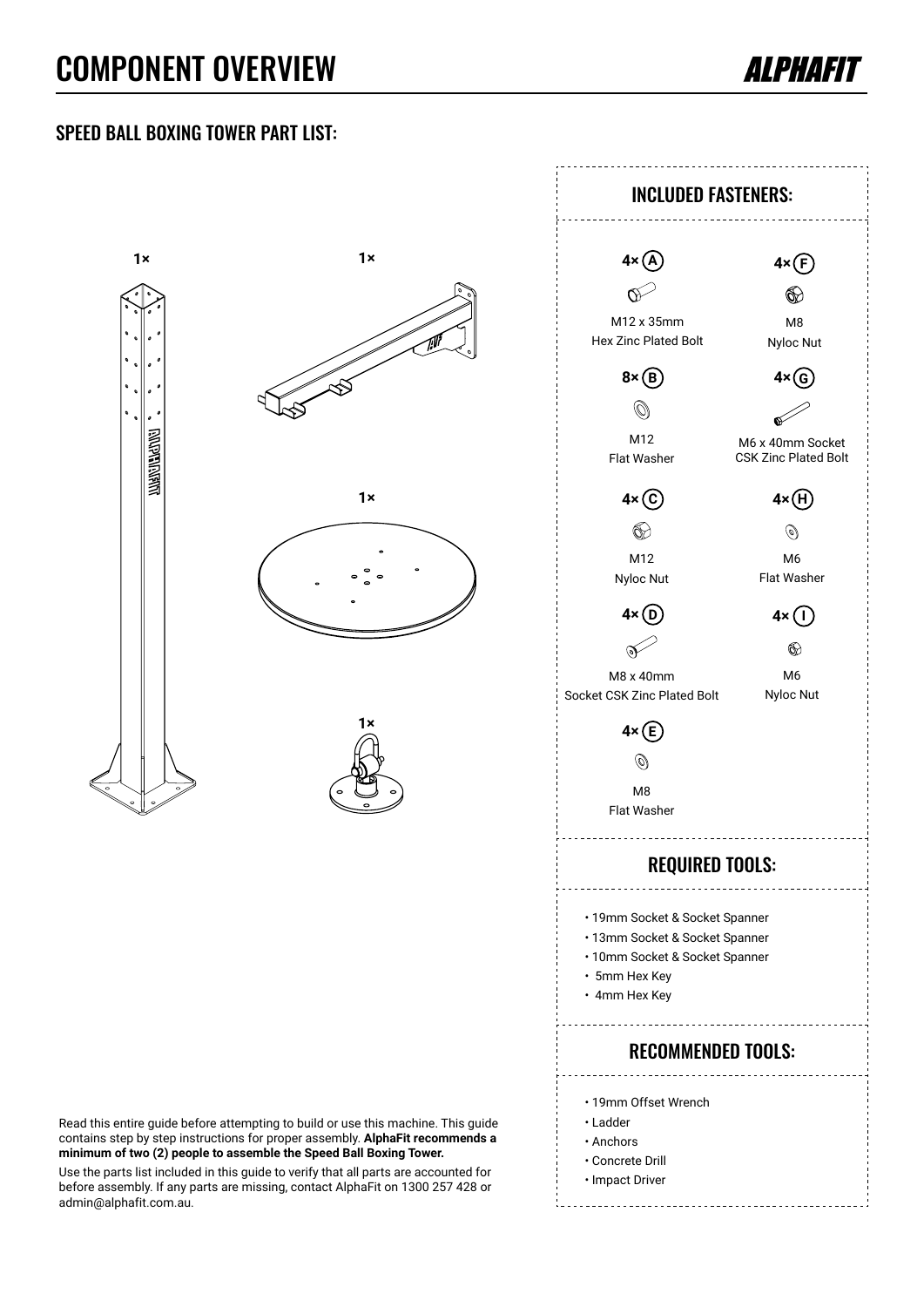

#### STEP 1: BUILD SPEED BALL MOUNT

Construct Speed Ball Mount as illustrated below. *Letters denote appropriate fasteners.*



#### STEP 2: ANCHOR UPRIGHT TO THE FLOOR

Position the Boxing Column in the desired spot. Bolt to floor through column base plate with appropriate anchors.



#### PRO TIP:

Fasteners for affixing uprights to the floor are not provided. Always choose fixings specially suited to the material in your floor which have sufficient holding power. Hole size for uprights: 14mm, to suit M12 or similar. Unless otherwise specified tightening torques for M12 = 30Nm.

------------------------